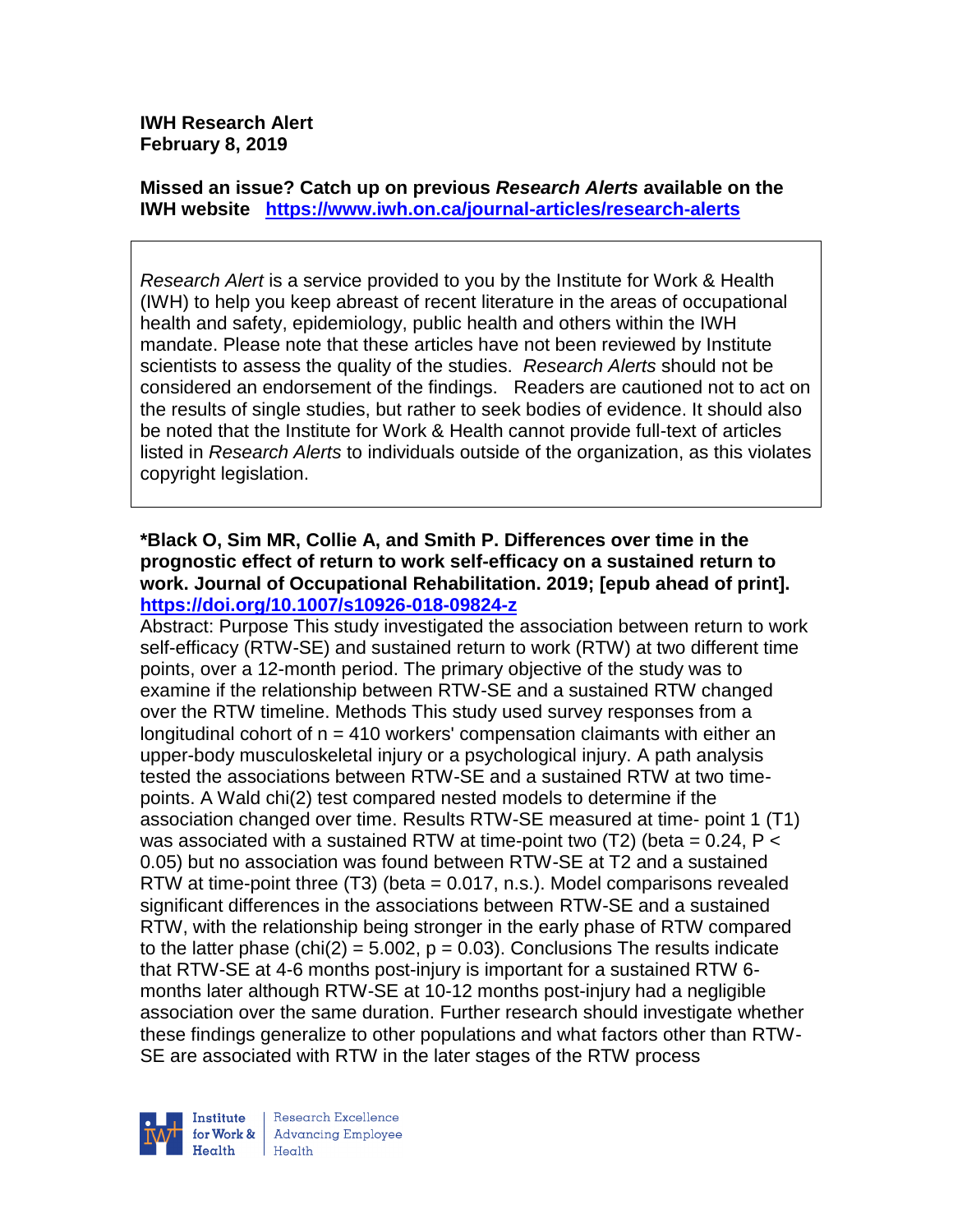**Aksnes SY. Engaging employers in vocational rehabilitation: understanding the new significance of knowledge brokers. Journal of Vocational Rehabilitation. 2019; 50(1):73-84. <https://doi.org/10.3233/JVR-180989>** 

#### **Andersen LL and Sundstrup E. Study protocol for SeniorWorkingLife: push and stay mechanisms for labour market participation among older workers. BMC Public Health. 2019; 19(1):133.**

**<https://doi.org/10.1186/s12889-019-6461-6> [open access]** Abstract: BACKGROUND: Due to demographic changes across Europe there are strong political interests in maintaining the labour force by prolonging working life, i.e. increasing retirement age. This may pose both challenges and opportunities for societies, workplaces, and individuals. The SeniorWorkingLife (Danish: SeniorArbejdsLiv) project investigates push and stay mechanisms for labour market participation - now and in the future - among older workers (>/=50 years). METHODS: In July 2018, 30,000 Danes age 50 or older (18,000 employed, 7000 unemployed, 3000 voluntary early retirements, 2000 disability pensions) were invited to participate, of which 15,721 (52.4%) replied to the entire questionnaire and 17,885 (59.6%) replied at least in part. Baseline data collection was terminated in October 2018. The questionnaire covers 14 domains in relation to push and stay mechanisms for labour market participation: 1) basic information (demographics, employment status etc.), 2) multiple-choice question covering a wide range of push and stay mechanisms, 3) role of the workplace, 4) age-discrimination, 5) personal economy, 6) possibility for voluntary early retirement among employed and unemployed, 7) gradual retirement, 8) competencies and continued education, 9) return-to-work, 10) new technologies at the workplace, 11) job satisfaction and well-being, 12) working environment, 13) lifestyle, 14) health and functional capacity. The project aspires to repeat the survey as a prospective cohort every 2-3 years and to perform longitudinal follow-up in Danish high-quality registers about work and health. DISCUSSION: The SeniorWorkingLife project will provide important knowledge about push and stay mechanisms for labour market participation among older workers. Push refers to mechanisms that increase the risk of premature exit from the labour marker, e.g. due to poor health, poor working environment, age discrimination, and stay to mechanisms prolonging working life e.g. due to attractive working conditions and a good working environment. The project will also to some degree investigate stuck, pull and jump mechanisms. Collaboration and use of the data for scientific purposes by other researchers are encouraged. Interested researchers should contact the corresponding author. TRIAL REGISTRATION: Registered as cohort study in ClinicalTrials.gov Identifier NCT03634410 (August 16, 2018)

**Bakker AB, Hetland J, Olsen OK, and Espevik R. Daily strengths use and employee well-being: the moderating role of personality. Journal of Occupational and Organizational Psychology. 2019; 92(1):144-168.** 

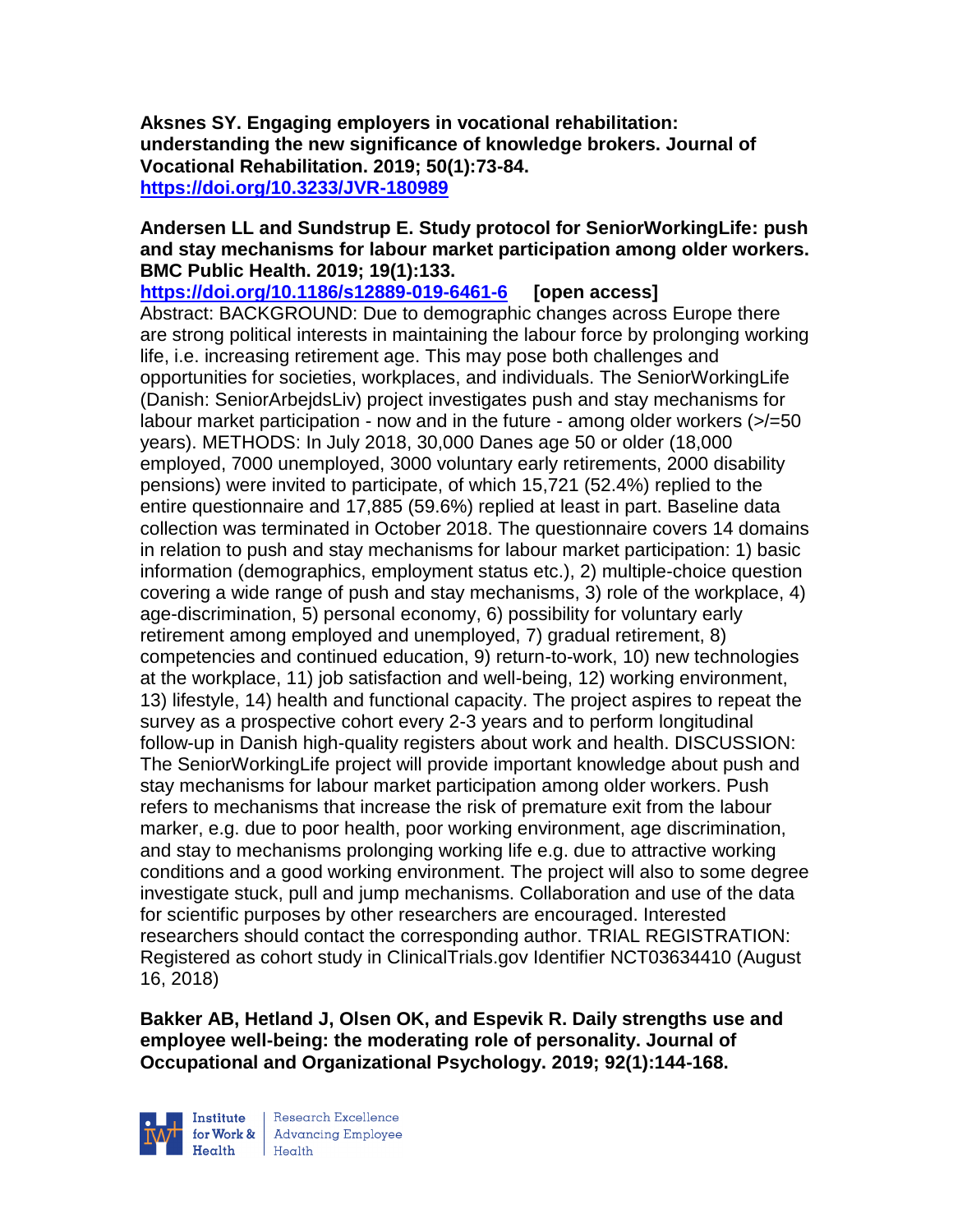### **<https://doi.org/10.1111/joop.12243>**

Abstract: This study combines strengths use and personality theories to develop a multilevel model of employee well-being. We hypothesized that individuals would experience higher well-being on the days they use their strengths. In addition, we predicted that Neuroticism, Extraversion, and their blend would bolster this main effect. A total of 87 Norwegian naval cadets filled out a general survey and then completed a diary questionnaire for 30 consecutive days (total N = 2610). Results of multilevel modelling showed that daily strengths use was positively related to daily positive affect and work engagement, after controlling for previous levels of the dependent variables. In addition, we found evidence for the predicted three-way interaction effects. These findings contribute to character strengths and personality theories by showing how blends of personality traits modify the effects of daily strengths use behaviours.

## **Bhave DP, Halldorsson F, Kim E, and Lefter AM. The differential impact of interactions outside the organization on employee well-being. Journal of Occupational and Organizational Psychology. 2019; 92(1):1-29.**

**<https://doi.org/10.1111/joop.12232> [open access]**

Abstract: We examine two different perspectives of interactions outside the organization: the relational work design perspective and the emotional labour perspective. The relational work design perspective suggests that interactions outside the organization have favourable outcomes for employees, whereas the emotional labour perspective suggests that such interactions have adverse outcomes for employees. Our goal is to reconcile findings from these two research streams. In Study 1, using data from employees working in diverse occupations, we find that interactions outside the organization have a positive indirect effect on employee well-being via task significance, and a negative indirect effect on employee well-being via surface acting. In Study 2, using data collected across two time points, we replicate these findings. In Study 3, we further extend these results and illustrate that interactional autonomy and interactional complexity are influential moderators that shape the strength of the mediated relationships. Our results aid in reconciling and extending findings from two different research streams, and enhance our understanding of the role of interactions outside the organization.

## **Clark KA, Konrad M, and Test DW. UPGRADE your performance: Improving soft skills of students with disabilities. Journal of Vocational Rehabilitation. 2018; 49(3):351-365.**

**<https://doi.org/10.3233/JVR-180979>** 

## **Decuyper II, Van Gasse A, Faber MA, Mertens C, Elst J, Rihs HP, et al. Occupational cannabis exposure and allergy risks. Occupational & Environmental Medicine. 2019; 76(2):78-82.**

**<https://doi.org/10.1136/oemed-2018-105302>** 

Abstract: OBJECTIVES: Cannabis allergy has mainly been described following recreational use but some cases also point to cannabis sensitisation as a result



**Institute** Research Excellence<br> **for Work &** Advancing Employee<br> **Health** Health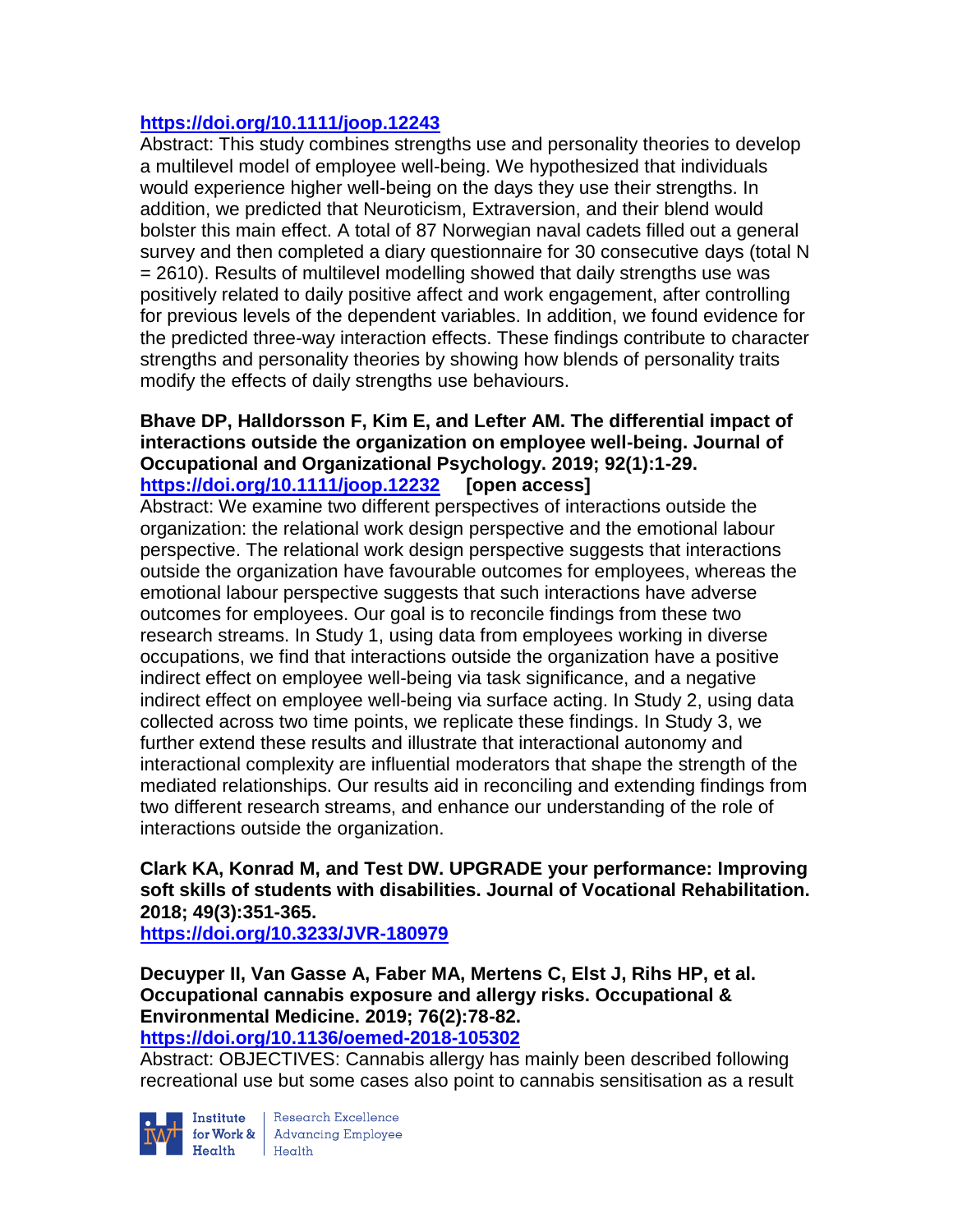of occupational exposure. As a consequence, little is known on the prevalence and clinical phenotype of occupational cannabis allergy. Therefore, this study aims to explore the allergy-associated health risks of occupational cannabis exposure in Belgian police force personnel. METHODS: 81 participants, active in the police force, reporting regular occupational cannabis exposure during the past 12 months, were included. History was combined with a standardised questionnaire on allergies and cannabis exposure.Basophil activation tests (BATs) with a crude cannabis extract and rCan s 3 were performed. In addition, specific (s)IgE rCan s 3 as well as sIgE to house dust mite, six pollen and three mould allergens were quantified. RESULTS: Although 42% of the participants reported respiratory and/or cutaneous symptoms on occupational cannabis exposure, all cannabis diagnostics were entirely negative, except one symptomatic case demonstrating a borderline result. Furthermore, there is no significant difference between the groups with and without symptoms on cannabis exposure in terms of allergenic sensitisations. CONCLUSIONS: The origins of the reported respiratory and cutaneous symptoms during cannabis exposure remain elusive but are probably due to non-immune reactions. It should be noted that the study was volunteer-based possibly reflecting an excessive number of symptomatic individuals. Nevertheless, as only one participant reported using fully protective gear, much improvement is needed for reducing the number of symptoms reported on duty, independent of their origin

# **Delattre E, Moussa RK, and Sabatier M. Health condition and job status interactions: econometric evidence of causality from a French longitudinal survey. Health Economics Review. 2019; 9(1):3.**

#### **<https://doi.org/10.1186/s13561-019-0220-3>**

Abstract: This article investigates the causal links between health and employment status. To disentangle correlation from causality effects, the authors leverage a French panel survey to estimate a bivariate dynamic probit model that can account for the persistence effect, initial conditions, and unobserved heterogeneity. The results highlight the crucial role of all three components and reveal strong dual causality between health and employment status. The findings clearly support demands for better coordination between employment and health public policies

#### **Fernando D and Kenny E. Navigating panethnic categorization in the workplace: a study of British Sri Lankan employees. Journal of Occupational and Organizational Psychology. 2018; 91(4):769-797. <https://doi.org/10.1111/joop.12224>**

Abstract: A wide range of ethnic groups make up labour markets in most advanced economies. However, we lack a nuanced understanding of how specific groups experience minority ethnic identity within the workplace. This article addresses how an under-represented minority ethnic group, British Sri Lankans, experience being assigned a broad Asian panethnic identity in their workplace, which is both positively and negatively stereotyped. Drawing on



Research Excellence Finantium<br>
for Work & Advancing Employee<br>
Health Health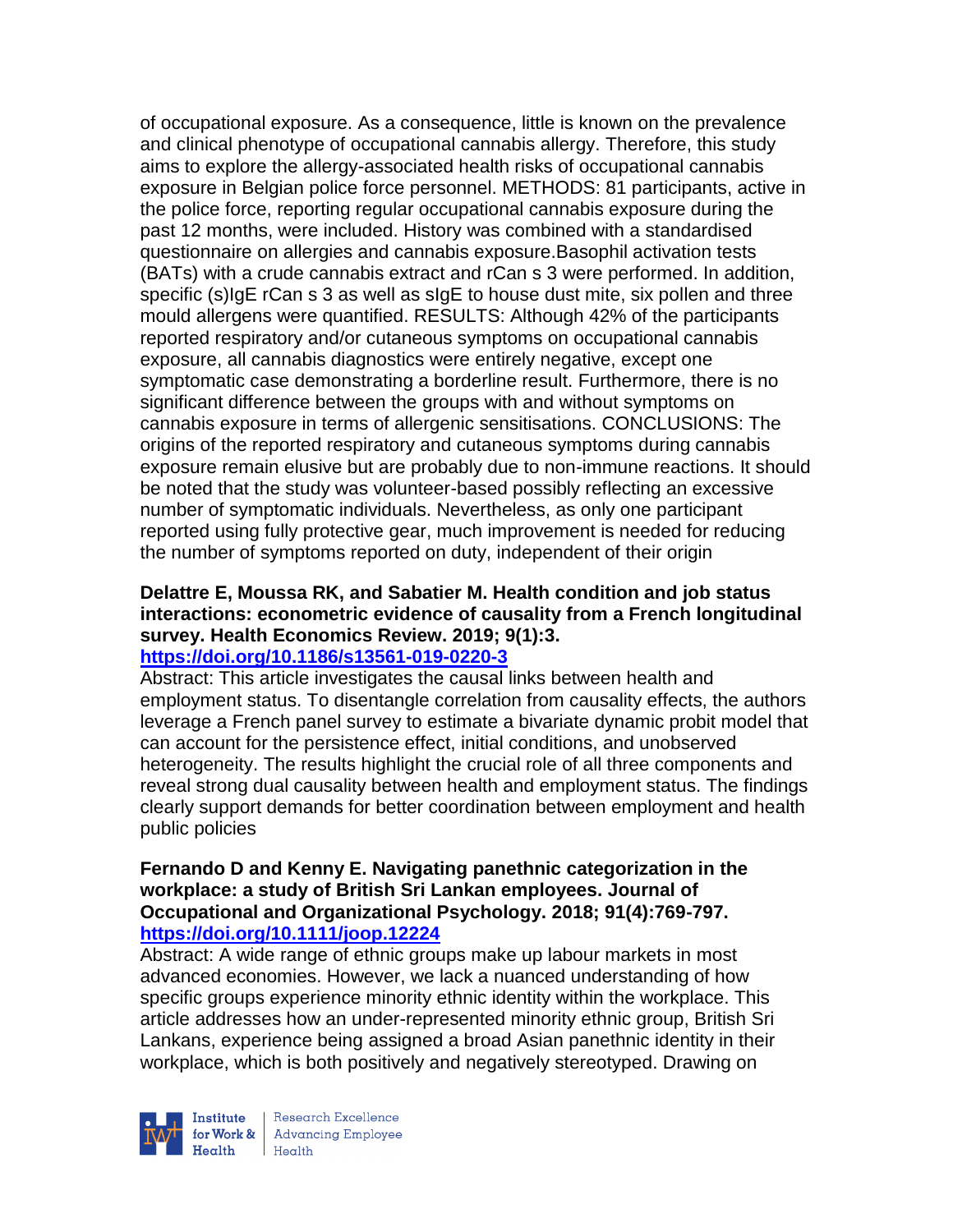theories of social identity-based impression management and self-stereotyping, we highlight how individuals responded to panethnic stereotypes imposed on them by both claiming and rejecting a broader Asian identity, and at the same time attempting to carve out a more distinctive British Sri Lankan identity. We advance knowledge of the multi-level nature of ethnic identity, demonstrating ways in which movement between superordinate and subordinate levels of ethnic identity can occur. Counter-intuitively, we suggest that individuals? positive selfstereotyping efforts may, over time, contribute to a more constricted career path that may leave them less prepared for senior management positions. Practitioner points To help facilitate the development of genuinely inclusive organizations and maximize the use of available talent, practitioners need to be vigilant about the prevalence of ethnic group stereotypes in contemporary work settings. Practitioners should not discourage conversations around ethnicity and culture at work, but they should make it clear that the aim is not to encourage the proliferation of group stereotypes. Proliferation of group stereotypes may contribute to unconscious bias

### **Henke RM, Head MA, Kent KB, Goetzel RZ, Roemer EC, and McCleary K. Improvements in an organization's culture of health reduces workers' health risk profile and health care utilization. Journal of Occupational and Environmental Medicine. 2019; 61(2):96-101.**

## **<https://doi.org/10.1097/JOM.0000000000001479>**

Abstract: OBJECTIVE: To examine changes in internal and external cultures of health scores and relate those changes to employees' health risks, health care utilization, and costs for 21 large employers  $(N = 641,901)$ . METHODS: We measured the relationship between changes in internal and external culture of health scores and changes in employee health risks, health care utilization, and costs. RESULTS: Improvements in a company's internal culture of health predicted lower levels of obesity, poor diet, and tobacco use but higher stress for employees reporting high baseline risk. For those not at high baseline risk, health improved for depression, alcohol consumption, and diet. Improvements in internal culture of health also led to lower prescription drug utilization. CONCLUSION: Investments in internal culture of health predict improvements in some employee health risks and health care utilization

#### **Hwang UJ, Kwon OY, Jung SH, Ahn SH, and Kim HA. Predictors of pain intensity and Oswestry Disability Index in prolonged standing service workers with nonspecific chronic low back pain subclassified as active extension pattern. Musculoskeletal Science & Practice. 2019; 40:58-64. <https://doi.org/10.1016/j.msksp.2019.01.014>**

Abstract: BACKGROUND: Because patients with nonspecific chronic low back pain (NSCLBP) are heterogeneous, subgrouping patients with NSCLBP might clarify the research findings. NSCLBP in the direction of extension movement, namely active extension pattern (AEP), is common during prolonged standing. OBJECTIVE: Predictors of pain intensity and dysfunction were determined in

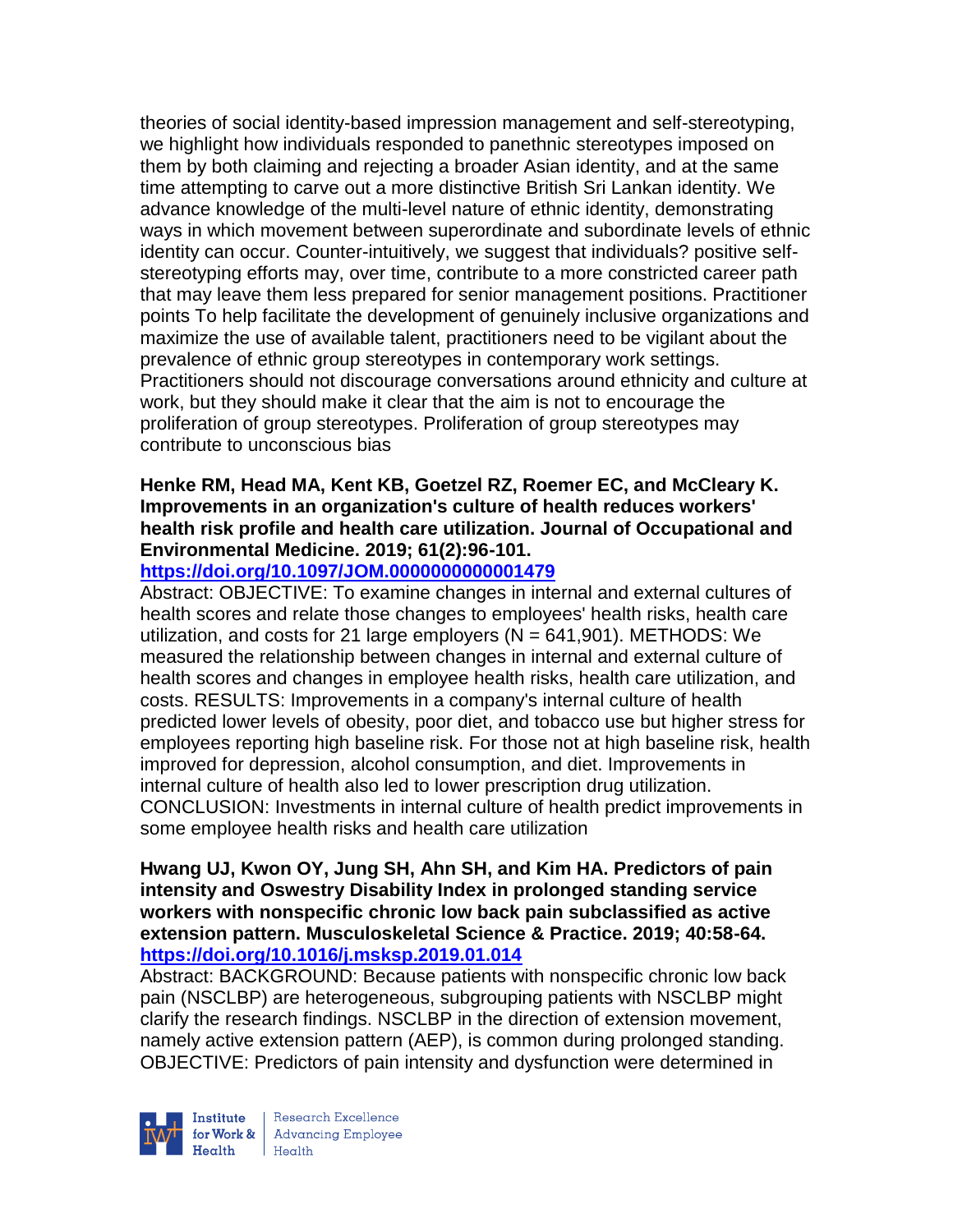prolonged standing service workers (PSSWs) with NSCLBP subclassified as AEP in the motor impairment subgroup. METHODS: Variables were measured using questionnaires including a visual analog scale (VAS), the Oswestry Disability Index (ODI), Borg Rating of Perceived Exertion (RPE) Scale, and Korean Occupational Stress Scale (KOSS). Postural assessment was performed by measuring pelvic anterior tilting angle (PATA). The smart KEMA measurement system was used to evaluate hip flexion, hip extension (HE), and knee flexion range of motion (ROM), as well as hip extensor strength, hip abductor strength (HArS), hip external rotator strength (HERrS), hip internal rotator strength, knee extensor strength, and knee flexor strength, and lumbopelvic stability (LS) in 78 PSSWs with NSCLBP subclassified as AEP. RESULTS: In prediction models, HArS, LS, PATA, KOSS and HE ROM accounted for 40.1% of the variance in the VAS (p<0.05); predictors of dysfunction included the HERrS and age, which accounted for 11.9% of the variance in the ODI (p<0.05) in multiple regression models when using a stepwise selection procedure. CONCLUSIONS: The present results indicate that HArS and HERrS, LS, PATA, KOSS, HE ROM and age should be considered for evaluating and predicting NSCLBP subclassified as AEP in PSSWs, and when designing interventions

### **Johnston V, Gane EM, Brown W, Vicenzino B, Healy GN, Gilson N, et al. Feasibility and impact of sit-stand workstations with and without exercise in office workers at risk of low back pain: a pilot comparative effectiveness trial. Applied Ergonomics. 2019; 76:82-89.**

#### **<https://doi.org/10.1016/j.apergo.2018.12.006>**

Abstract: The aim of this study was to compare the feasibility and impact of sitstand workstations plus advice, with or without exercise, on back pain and sitting time in office workers at risk of low back pain (LBP). Eligible participants (n=29/169; 17% overall) were randomized to receive a sit-stand workstation and advice with (n=16) or without (n=13) progressive resistance exercise training for 4-weeks. Feasibility (recruitment, acceptability, adherence) and impact (LBP severity during a standardized standing task, workplace-sitting time) were assessed. Intervention acceptability (87.5% very satisfied) was good and adherence (60% completed all 12 exercise sessions) was satisfactory. Maximum LBP severity (mean difference of -1.3 (-2.0, -0.6) and workplace sitting time (82.7-99.3min/8-hr workday reduction) were similarly reduced in both groups. The introduction of a sit-stand workstation with advice was feasible and achieved similar outcomes for LBP and workplace sitting time when administered with or without exercise

#### **Jones AM, Finkelstein R, and Koehoorn M. Disability and workplace harassment and discrimination among Canadian federal public service employees. Canadian Journal of Public Health. 2018; 109(1):79-88. <https://doi.org/10.17269/s41997-018-0022-0>**

Abstract: OBJECTIVES: Policy and legislation that prohibits workplace harassment and discrimination, including that which is disability related, has been

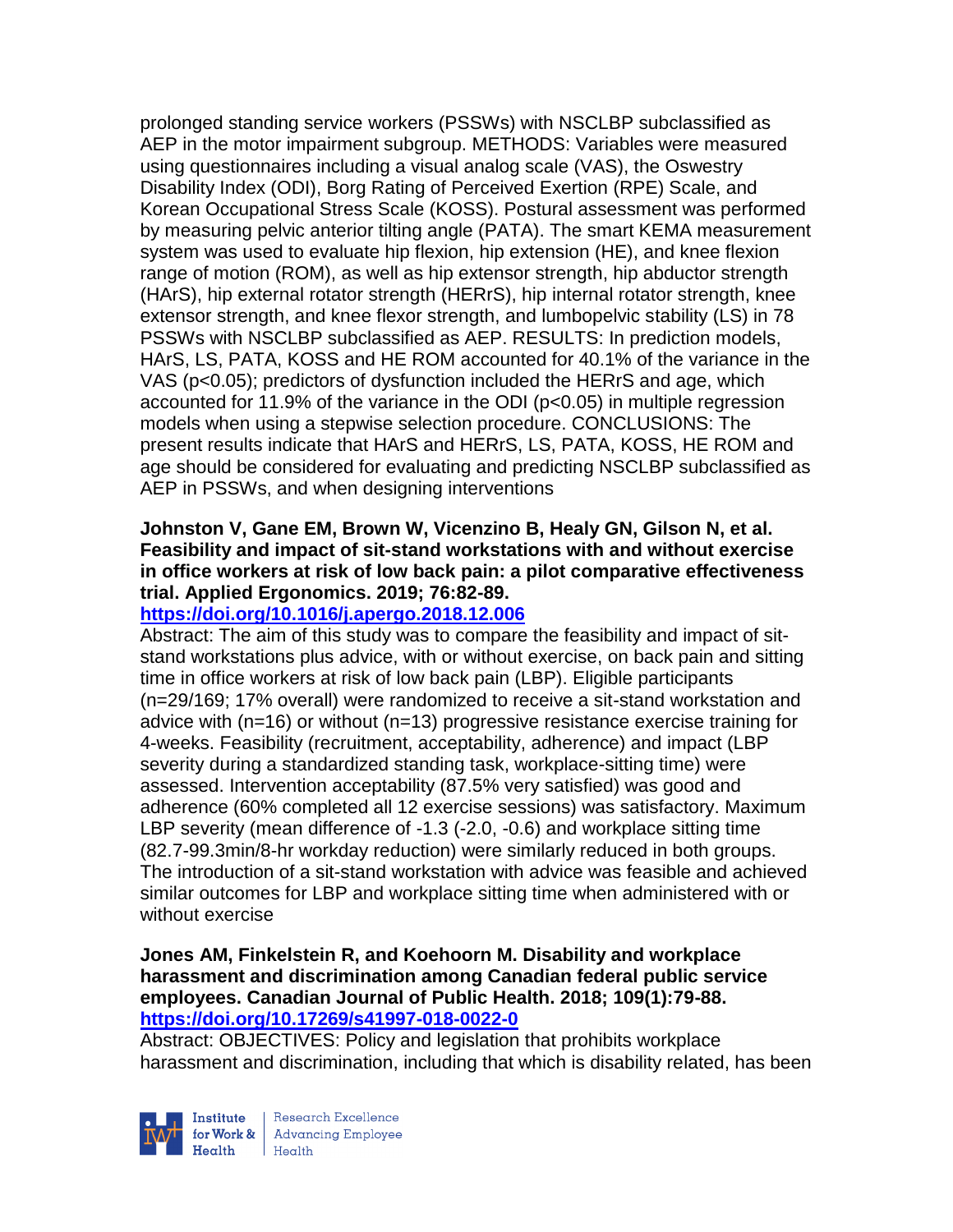in place in Canada for many years. The study objective was to examine associations between disability and workplace harassment and discrimination in the current Canadian context, as well as the intersection of disability with age, gender, and ethnicity. METHODS: Cross-sectional data from the 2014 Canadian Public Service Employee Survey was analyzed ( $n = 175,742$ ) using logistic regression to investigate the relationship between self-reported disability and workplace harassment and discrimination in the last 2 years. Age, gender, and ethnicity were included as potential confounders and effect modifiers. Additive and multiplicative effect modifications were examined using linear binomial and logistic regression, respectively. RESULTS: Overall, 18 and 8% of the sample of Canadian public service employees reported workplace harassment and discrimination, respectively. The prevalence was higher for workers with disability (37 and 26%). Disability was significantly associated with an increased odds of harassment (odds ratio  $(OR) = 2.80$ ; 95% confidence interval  $(Cl)$ , 2.68-2.92) and discrimination ( $OR = 4.97$ ; 95% CI, 4.72-5.23) in models adjusted for confounders. Significant positive additive effect modification was observed for (1) age in the harassment and discrimination models and (2) ethnicity in the discrimination model. CONCLUSION: Findings from a 2014 census of the Canadian federal public service suggest that additional efforts are needed to address workplace harassment and discrimination beyond those already in place. Consideration should be given to workers with disability, as well as the intersectional impacts for older workers, visible minorities, and Aboriginal peoples

#### **Lentz L, Randall JR, Gross DP, Senthilselvan A, and Voaklander D. The relationship between physical fitness and occupational injury in emergency responders: a systematic review. American Journal of Industrial Medicine. 2019; 62(1):3-13.**

#### **<https://doi.org/10.1002/ajim.22929>**

Abstract: BACKGROUND: Emergency responders have jobs with physical demands that put them at risk of musculoskeletal injuries. OBJECTIVES: This paper systematically reviews existing literature examining the relationship between fitness and occupational injury in this group. METHODS: Comprehensive electronic searches were conducted using key words relating to musculoskeletal injury, fitness, and emergency responders. RESULTS: Eleven articles included in the review provided limited evidence for the relationship between physical fitness test scores and injury risk. There appears to be a correlation between better aerobic fitness and decreased risk of injury. CONCLUSIONS: Evidence of the relationship between aspects of physical fitness and occupational injury in emergency responders is extremely limited. More research is required to expand the knowledge in this area and to draw more definitive conclusions

**Lopes B, Kamau C, and Jaspal R. The roles of socioeconomic status, occupational health and job rank on the epidemiology of different psychiatric symptoms in a sample of UK workers. Community Mental** 

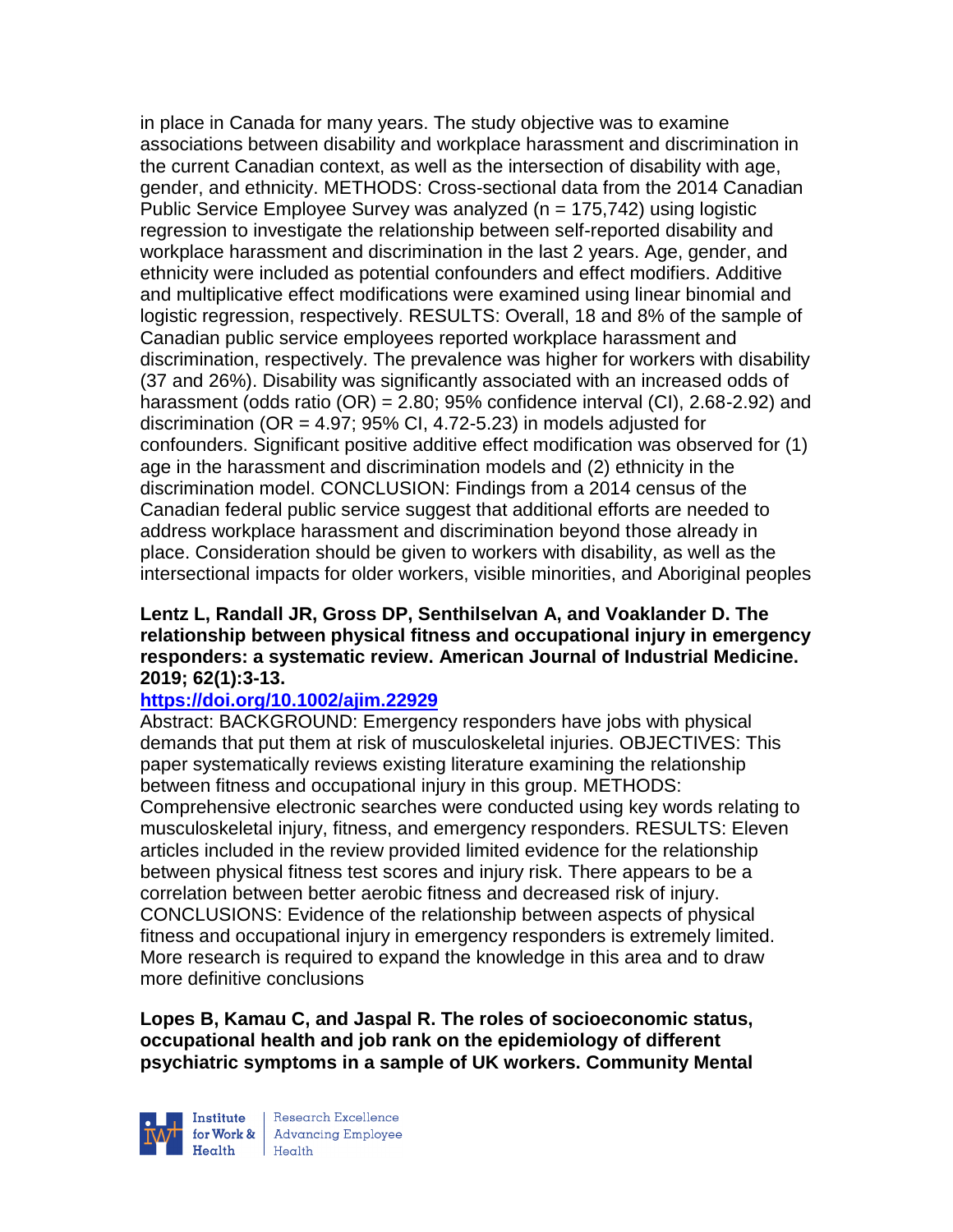#### **Health Journal. 2019; 55(2):336-349. <https://doi.org/10.1007/s10597-018-0259-3>**

Abstract: There is a considerable gap in epidemiological literature about community mental health showing how psychiatric symptoms are associated with job rank, socioeconomic status, and occupational health. We examine data from 4596 employees collected in the United Kingdom's Psychiatric Morbidity among Adults Living in Private Households Survey. There were 939 workers in managerial jobs, 739 in supervisory jobs and 2918 employees in lower ranking jobs. Of the 4596 workers, 2463 had depressive symptoms and 2133 no depressive symptoms. Job rank, household gross income, social class, personal gross income and socio-economic group were significantly associated with general health, occupational health and depressive and avoidant symptoms. Job rank, occupational and physical health also explained the variance in paranoid and avoidant symptoms among the employees. This study shows that severe psychopathology is related to workers' job rank

### **Nykanen M, Sund R, and Vuori J. Enhancing safety competencies of young adults: a randomized field trial (RCT). Journal of Safety Research. 2018; 67:45-56.**

## **<https://doi.org/10.1016/j.jsr.2018.09.012>**

Abstract: INTRODUCTION: Young workers are exposed to various occupational hazards, often with limited experience and skills. In this study, we investigated the effects of the Attitude to Work Program on the safety competencies of young workers. Based on the social cognitive theory, the intervention was developed to help young people adopt an active role in preventing occupational hazards and overcoming barriers to safe work. METHOD: The program was implemented in eight upper secondary-level vocational schools in Finland during 2015. A total of 464 students participated in the cluster randomized field trial. Those in the intervention group (n=229) participated in the Attitude to Work Program. During the program, students identified and practiced behavioral strategies to prevent occupational hazards. Students in the control condition (n=235) received written material about the same safety-related topics. RESULTS: The short-term followup showed that the intervention significantly increased safety preparedness and the internal safety locus of control among the students in the intervention condition in comparison to those in the control condition. Students in the intervention condition also showed reduced risk-taking attitudes relative to those in the control condition. Furthermore, those who benefited most from the program were high conscientiousness students. The sensation-seeking level or vocational track did not moderate any of the intervention effects. CONCLUSION: The results demonstrated that safety competencies can be modified by intervention techniques based on a social-cognitive framework. PRACTICAL IMPLICATIONS: This study provides tools for school-based safety training and future intervention development. Further research is needed to study the relationships between cognitive factors, safety behavior, and accidents

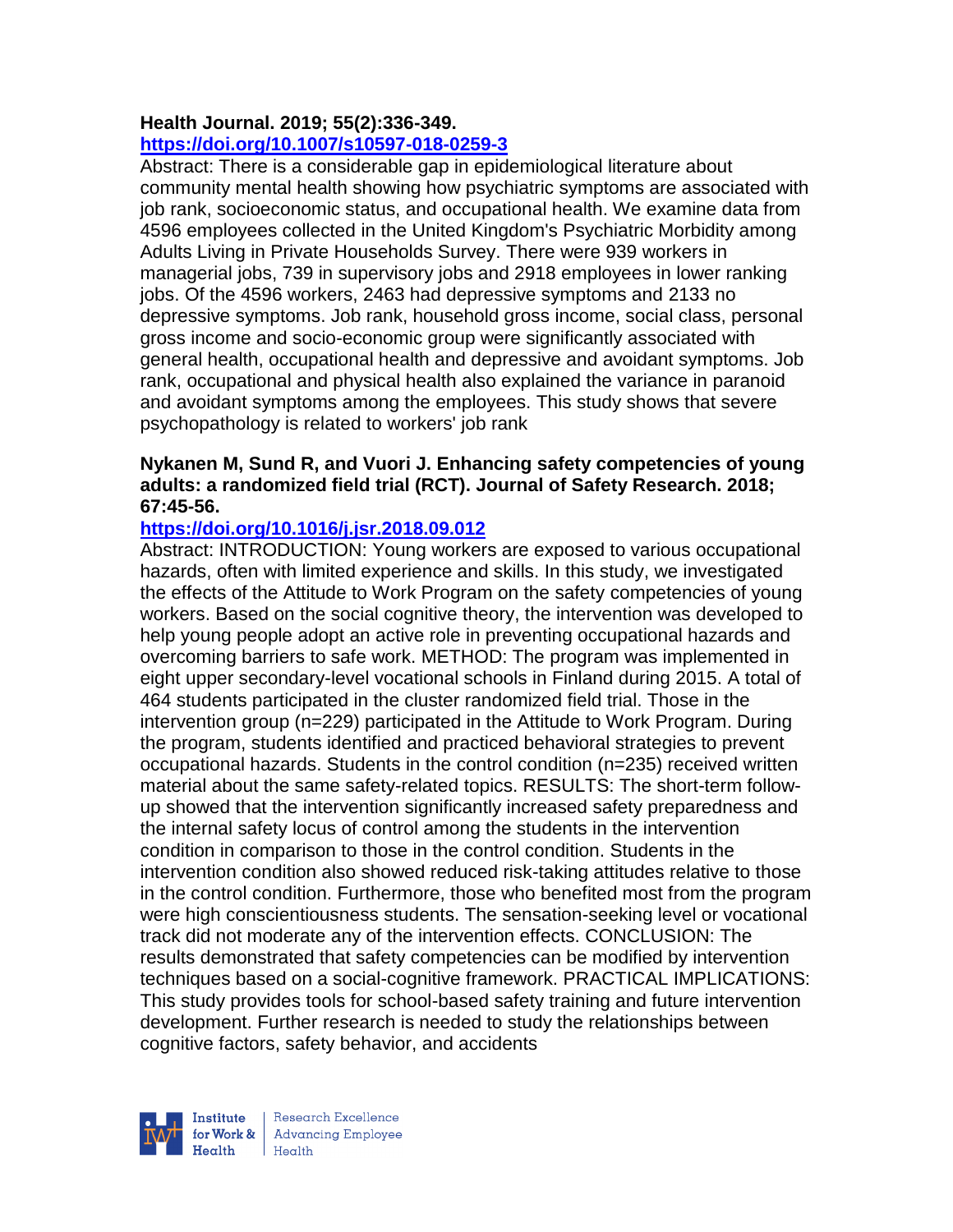### **Oakman J, Macdonald W, and Kinsman N. Barriers to more effective prevention of work-related musculoskeletal and mental health disorders. Applied Ergonomics. 2019; 75:184-192.**

### **<https://doi.org/10.1016/j.apergo.2018.10.007>**

Abstract: Work-related psychosocial hazards have substantial effects on risks of both musculoskeletal and mental health disorders (MSDs, MHDs). Recent Australian research on workplace risk management practices in 19 work organisations found that risks from work-related psychosocial hazards were poorly managed. This study identified factors impeding better management of MSD and MHD risks within those organisations. METHOD: Interviews were conducted with staff from residential aged care and logistics/transport organisations in Australia. Transcripts were analysed using a worker-centred systems framework. RESULTS AND CONCLUSIONS: Many barriers to more effective risk management were identified. Most fundamentally, few people knew of the need to manage MSD risk arising from work-related psychosocial hazards, and OHS-related skills of key managers were often reported as inadequate, particularly concerning management of risk from psychosocial hazards. Also, funding and staffing levels were often reported as problematic, and OHS issues were seen as lower priority than accreditation and commercial requirements

**OECD. Ageing and employment policies: United States 2018: working better with age and fighting unequal ageing, ageing and employment policies. Paris: OECD Publishing; 2018. <https://doi.org/10.1787/9789264190115-en>**

#### **Senthanar S. Work-related musculoskeletal risk among refugees: recommendations for improvement to promote health and well-being. Canadian Journal of Public Health. 2018; 109(4):459-463. <https://doi.org/10.17269/s41997-018-0122-x>**

Abstract: Refugees fall under the umbrella term of immigrants. Whereas immigrants chose to leave their host country for positive reasons, refugees are pushed out due to war and fear of persecution. The work they pursue does not align with their education and experience and oftentimes leaves them vulnerable to increased health and safety hazards causing musculoskeletal disorders (MSDs). Current publicly available resources and guidelines ignore their unique psychosocial profiles and homogenize refugees with all other workers. The resultant consequences are not only of concern to refugees but to healthcare providers, employers, and insurance companies as well as policymakers alike. A focus on the complex ways in which MSDs interact with refugee resettlement should be reflected in future MSD prevention guidelines to promote refugee health and well-being and advance Canada's mandate to provide a safe, secure, and humane refugee program

**Weinberg A, Hudson JH, Pearson A, and Chowdhury SB. Organizational uptake of NICE guidance in promoting employees' psychological health. Occupational Medicine. 2019; 69(1):47-53.** 



**Institute** Research Excellence<br> **for Work &** Advancing Employee<br> **Health** Health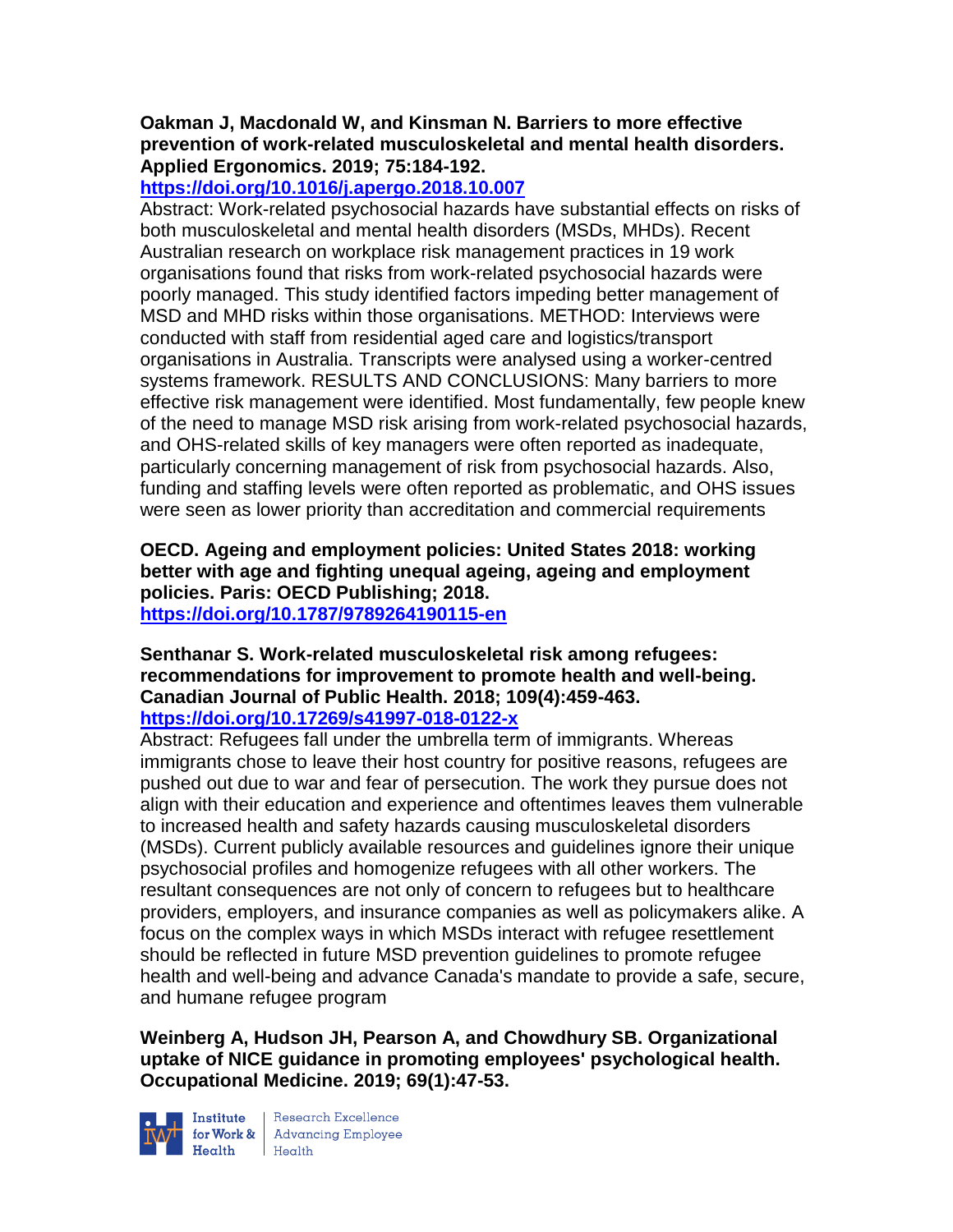### **<https://doi.org/10.1093/occmed/kqy148>**

Abstract: Background: Annual costs to organizations of poor mental health are estimated to be between pound33 billion and pound42 billion. The UK's National Institute for Clinical Excellence (NICE) has produced evidence-based guidance on improving employees' psychological health, designed to encourage organizations to take preventative steps in tackling this high toll. However, the extent of implementation is not known outside the National Health Service. Aims: To assess the awareness and implementation of NICE guidance on workplace psychological health. Methods: A total of 163 organizations participated in a survey of UK-based private, public and third sector organizations employing an accumulated minimum of 322 033 workers. Results: Seventy-seven per cent of organizations were aware of the NICE guidance for improving mental well-being in the workplace, but only 37% were familiar with its recommendations. Less than half were aware of systems in place for monitoring employees' mental well-being and only 12% confirmed that this NICE guidance had been implemented in their workplace. Where employee health and well-being featured as a regular board agenda item, awareness and implementation of NICE guidance were more likely. Significant associations were found between organizational sector and size and uptake of many specific features of NICE guidance. Conclusions: The majority of organizations are aware of NICE guidance in general, but there is a wide gap between this and possession of detailed knowledge and implementation. The role of sector and size of organization is relevant to uptake of some features of NICE guidance, although organizational leadership is important where raised awareness and implementation are concerned

# **Wong IS, Popkin S, and Folkard S. Working Time Society consensus statements: a multi-level approach to managing occupational sleep-related fatigue. Industrial Health. 2019; [epub ahead of print].**

**<https://doi.org/10.2486/indhealth.SW-6> [open access]**

Abstract: A substantial body of literature indicates that shift workers have a significantly higher risk of workplace accidents and injuries, compared to workers in regular daytime schedules. This can be attributed to work during nights which require workers to stay awake during normal sleeping hours and sleep during natural waking hours, leading to circadian desynchronization, sleep disruption and cognitive impairment. A fatigue-risk trajectory model developed by Dawson and McCulloch has been used to describe the series of events which may precede fatigue-related incidents. This includes insufficient sleep opportunities, impaired sleep, fatigue-behavioral symptoms, and fatigue-related errors. The purpose of this paper is to provide examples of control measures along each level of the fatigue-risk trajectory, which include: (i) work scheduling strategies to include breaks for adequate sleep opportunities; (ii) training and educational programs to help workers make best use of recovery times for quality sleep; (iii) fatigue-detection devices to alert workers and safety managers of fatigue-related behaviors and errors. A brief introduction to Fatigue-Risk Management systems is also included as a long-term sustainable strategy to maintain shift worker

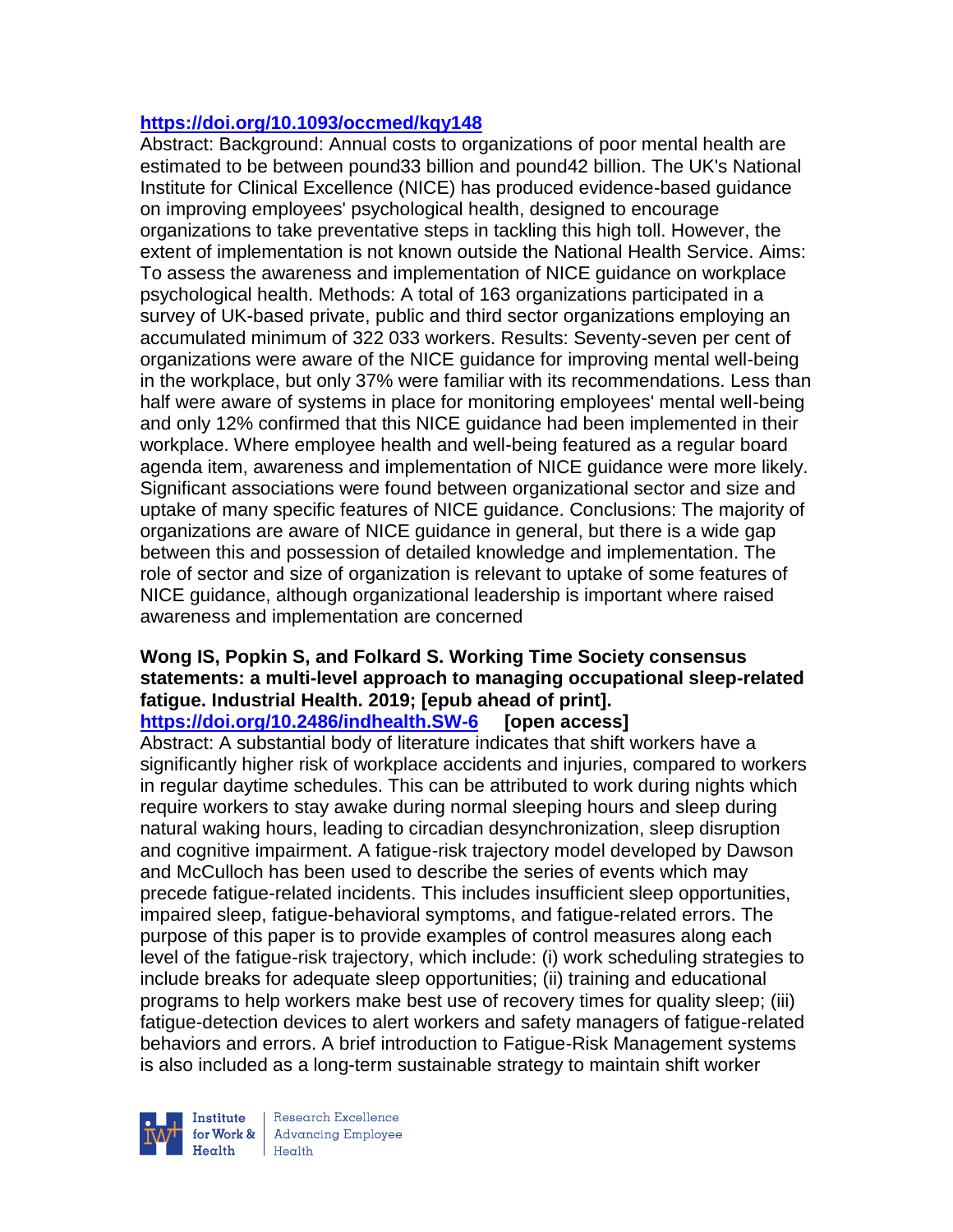health and safety. The key statements in this paper represent a consensus among the Working Time Society regarding a multi-level approach to managing occupational sleep-related fatigue

### **Wood N, Charlwood G, Zecchin C, Hansen V, Douglas M, and Pit SW. Qualitative exploration of the impact of employment and volunteering upon the health and wellbeing of African refugees settled in regional Australia: a refugee perspective. BMC Public Health. 2019; 19(1):143.**

**<https://doi.org/10.1186/s12889-018-6328-2> [open access]** Abstract: BACKGROUND: People from refugee backgrounds face various challenges after moving to a new country. Successfully securing employment has been linked to positive health outcomes in refugee populations; there is less research into the impact of volunteering on health outcomes in refugees, or the role of employment and volunteering in regional or rural communities. This study aims to explore how employment and volunteering influences the health and wellbeing of refugees settled in regional Australia, and identify areas for appropriate service provision. METHODS: Nine adults of refugee background in regional Australia were purposively sampled through community organisations using word-of-mouth referrals for semi-structured interviews. Interviews were transcribed. Thematic analysis was used to uncover emergent themes and identify relationships between themes. A strengths-based theoretical framework was adopted to inform further analysis. RESULTS: Paid work and volunteering engenders a sense of self-fulfillment and sense of belonging, facilitating successful integration into a new community. Employment further allows maintenance of an adequate standard of living, thus improving healthcare access and promoting healthy lifestyle behaviours. Adverse effects from employment include difficulties managing work-life balance, disconnect with family and loss of traditional heritage, but these were significantly outweighed by the positive effects. Volunteering provides no financial incentive, but similarly promotes community connections and positive self-worth, preparing refugees for the workforce. Both employment and volunteering held direct positive benefits for their physical and mental health, improved healthcare access and promoted cultural and social integration. These factors enabled successful settlement and subsequently improved overall wellbeing of participants. A strengths-based approach demonstrated how participants used employment as a tool for seeking purpose and ongoing self-development. CONCLUSION: Unique experiences with employment and volunteering in a regional area amongst a refugee community were explored. Our results describe various ways in which meaningful employment and volunteering can facilitate positive health and wellbeing outcomes of refugees, and thus reinforces the importance of providing such opportunities to ensure successful settlement. The benefits of volunteering in this community have not been previously explored. Additionally, concerns expressed and recommendations suggested by participants could be used to inform future research, policy, interventions and health and employment service provision for refugee populations